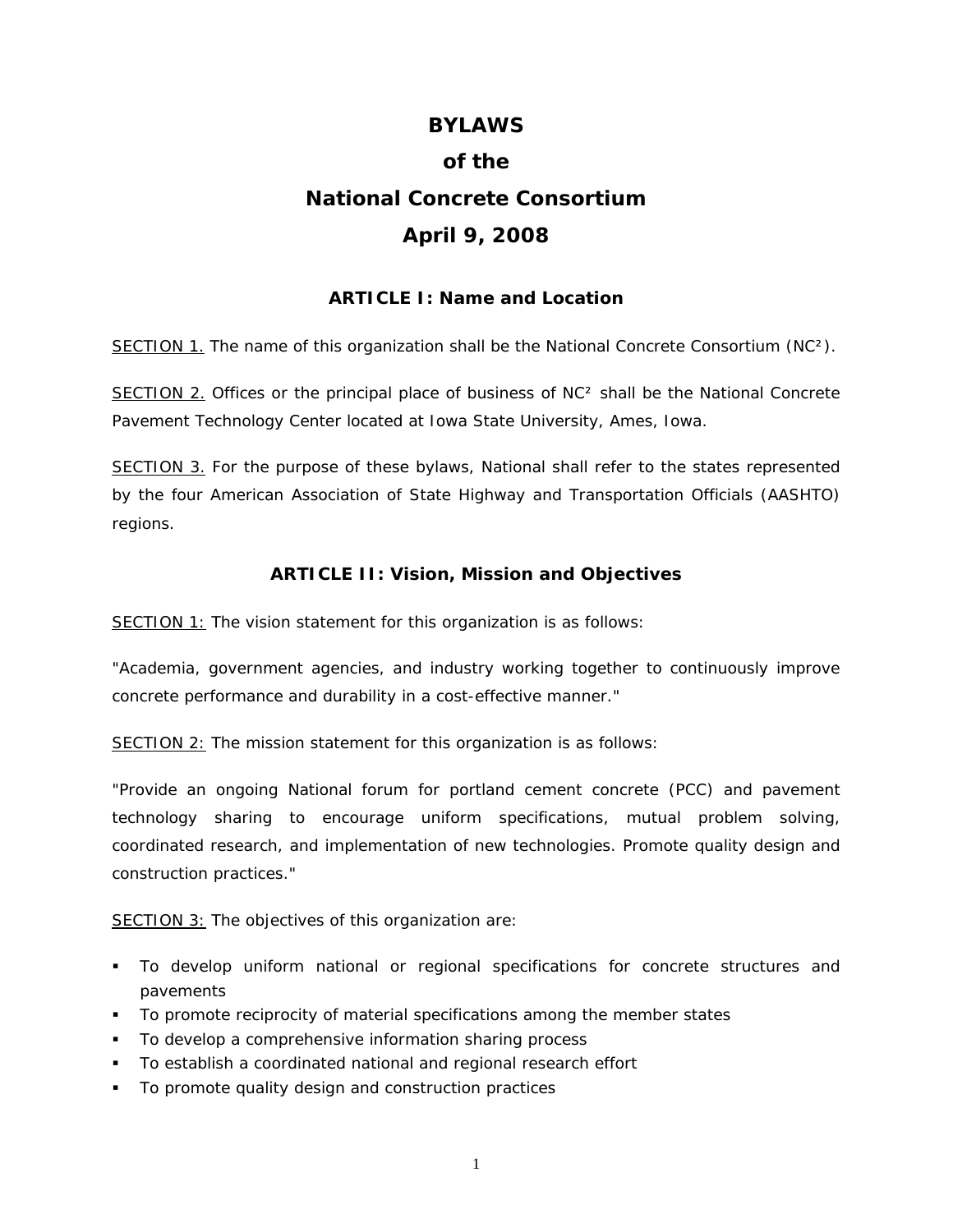## **ARTICLE III: Membership**

Membership in this organization is open to anyone active and/or interested in portland cement concrete for highway structures and pavements.

# **ARTICLE IV: Officers and the Executive Committee**

#### SECTION 1: Authority

The governing body of this organization shall be the Executive Committee. The Executive Committee shall serve as the policy and position authority of the organization. It shall appoint task groups for development of programs, activities and take other actions of common interest to the membership.

The Executive Committee consists of eight elected officers from the membership of the organization and a Chair of the Executive Committee. Elections shall be held at the Annual Meeting by members present.

## SECTION 2: Qualifications for Office

The Executive Committee consists of nine individuals, eight elected by the membership at large from the following categories and a Chair to be elected by the eight members as described as follows:

State Highway Agency Members: Four members; one state agency representative from each of the four AASHTO regions, if practical. In the event a state highway agency representative to the Executive Committee is not attainable from each of the four AASHTO regions, a substitute state agency representative from one of the other regions shall be elected to the Executive Committee for the respective term of office. Representatives from regions one and three shall be elected in the odd numbered year and representatives from regions two and four shall be elected in even numbered years.

Contractor Member: One member from the contractor side of the industry; elected in the odd numbered year.

Supplier Member: One member from the material supplier side of the industry; elected in the odd numbered year.

Academia Member: One member from a University; elected in the even numbered year.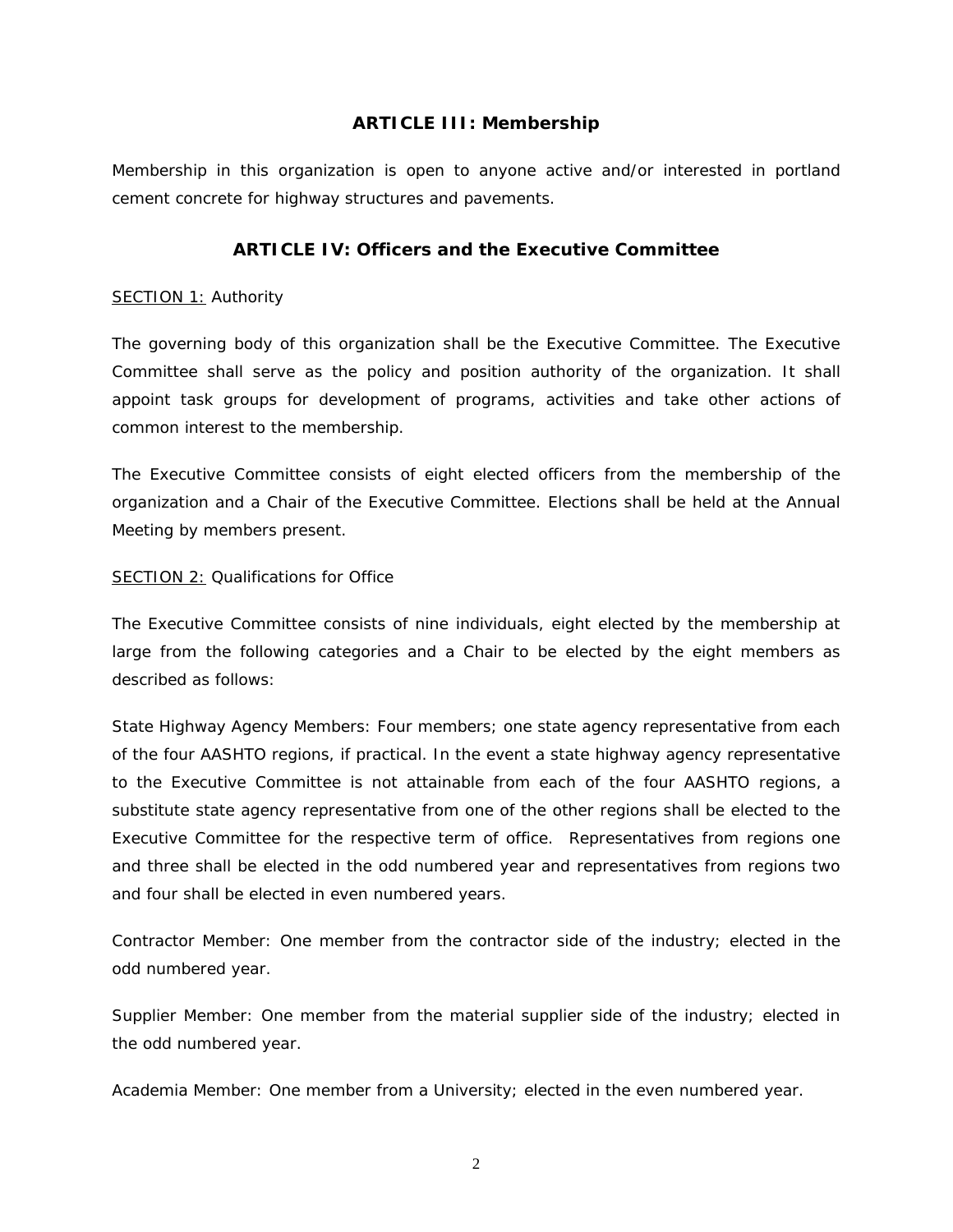At-Large Member: One member from the membership at large; elected in the even numbered year.

Chair: Elected by the eight members of the Executive Committee from the state highway agency representatives of the membership at large.

A regional representative of the Federal Highway Administration shall serve as an ex-officio member of the Executive Committee.

The membership shall appoint, by a simple majority vote of all members present, a secretary and treasurer for the organization.

Qualifications of the Executive Committee are as follows:

Executive Committee Member - Any member of the organization shall be eligible for election to the Executive Committee.

Chair of the Executive Committee - Any member of a state highway agency shall be eligible for election to the office of Chair of the Executive Committee.

#### SECTION 3: Term of Office

The Executive Committee members shall serve a term of two years. Members shall begin serving their term when elected.

The Chair of the Executive Committee shall serve a term of two years and is elected by the eight Executive Committee members at the Annual Meeting elections in the odd numbered year.

#### SECTION 4: Duties of Officers

The Chairman of the Executive Committee will preside over the meetings of the Executive Committee.

The Secretary to the Executive Committee shall serve as the recording secretary to the respective group.

The Treasurer to the Executive Committee shall maintain all financial records and accounts.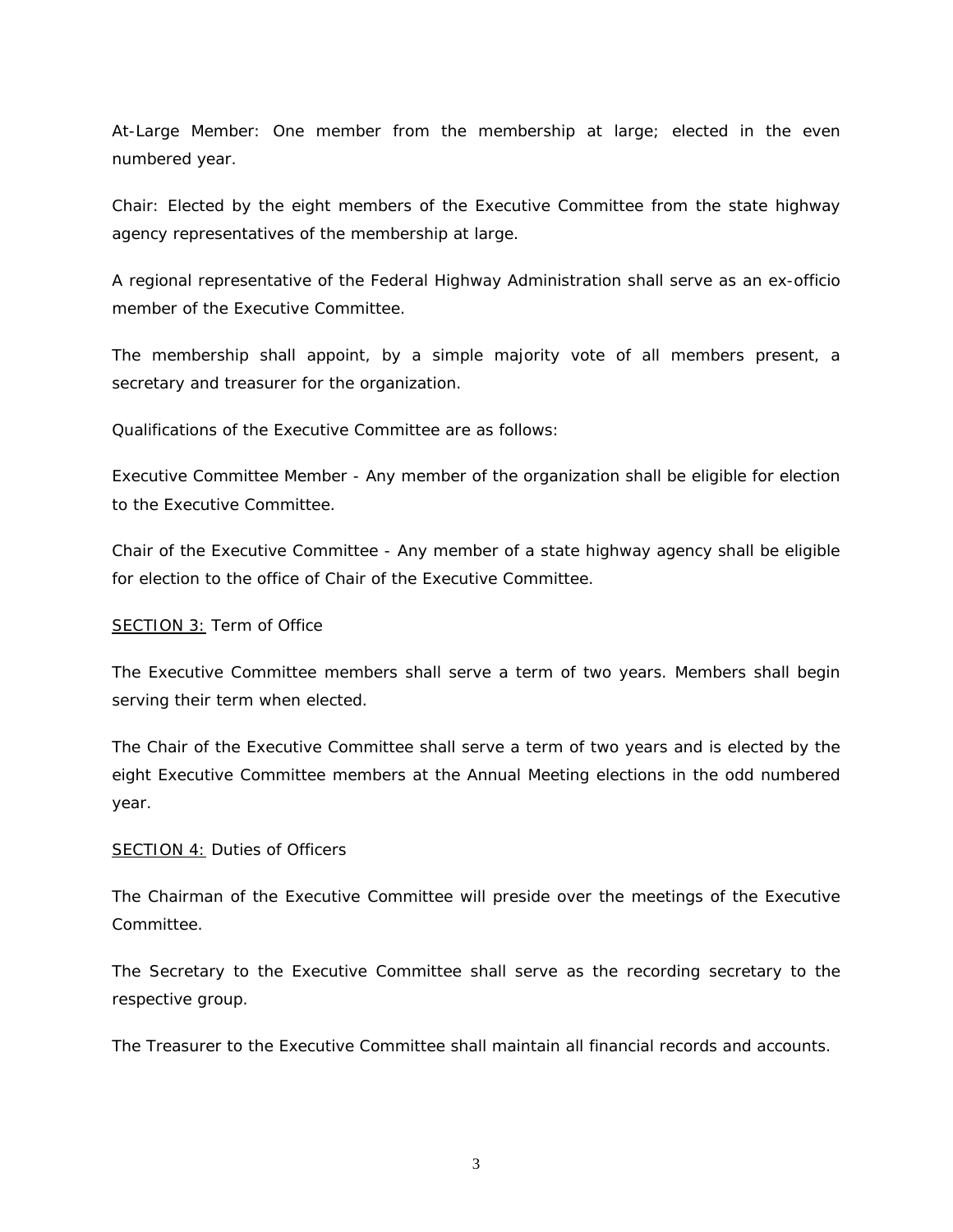#### SECTION 5: Vacancies and Removals

The Executive Committee shall fill vacancies in any elected office for the balance of the term of office by appointment. The Executive Committee may, at its discretion, by a three-fourths vote of all members present, remove any officer from the office for cause.

# **ARTICLE V: Meetings of Members**

#### SECTION I: Spring (Annual) Meeting

The Annual Meeting of the members of the organization and Executive Committee shall be in the first half of the year, as set by the Executive Committee. The purpose of the meeting shall include election of officers and action on all business brought forth before the meeting.

#### SECTION 2: Other Meetings

Other meetings of the members of the organization shall be at the discretion of the Executive Committee. The purpose of these meetings shall include action on business brought forth before the meeting.

#### SECTION 3: Notice of Meetings

At the direction of the Executive Committee, written notice of any meeting of the organization shall be transmitted by mail or electronically to the last known address of each member at least 30 days before the date of the meeting.

# **ARTICLE VI: Parliamentary Authority**

#### SECTION 1: Rules of Order

The meetings and proceedings of the organization, the Executive Committee and any special committees shall be regulated and controlled by the most recent edition of Robert's Rules of Order for parliamentary procedure, except as may be otherwise provided by these bylaws.

## **ARTICLE VII: Amendments to Bylaws**

SECTION 1: These bylaws may be amended or repealed by a simple majority vote of the members present at any Annual Meeting of the organization duly called and regularly held. Amendments may be proposed by the Executive Committee on their own initiative, or upon